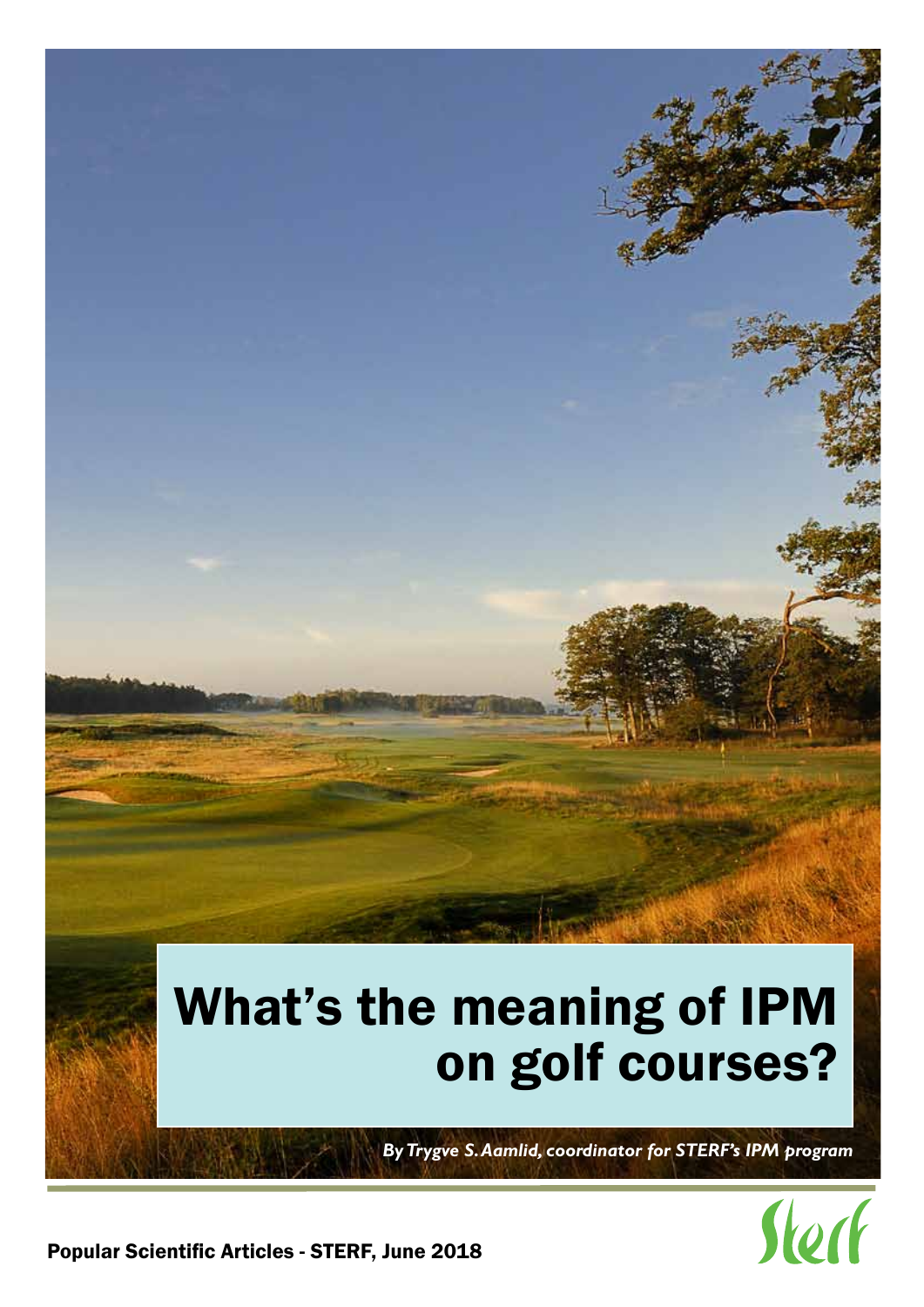## What's the meaning of IPM on golf courses?



**The official definition of IPM is 'Integrated Pest Management'. This implies a focus on weeds, insects and diseases, but IPM on golf courses goes well beyond that: It is all about growing healthy, disease-resistant and stress-tolerant grass plants that together form high performance playing surfaces.** 

**In this regard, I tend to agree with the alternative, unofficial definition of IPM as 'Intelligent Plant Management'. The broadness of IPM on golf courses is reflected in STERF's digital IPM library** *(http://www.sterf. org/sv/library/fact-sheets-ipm)* **where** 

Jork

**you will find fact sheets not only about weeds, insects and diseases, but also on agronomic practices such as irrigation, fertilization, topdressing and thatch control, and on optimal choice of grass species and varieties for golf courses in various parts of Scandinavia.**

Many greenkeepers associate IPM with less use of pesticides. This is not surprising as STERF's first IPM program was developed in 2010-11 in direct response to EU's directive 128/2009 on 'Sustainable Pesticides Use'. It is also in agreement with the major IPM principle that pesticides

shall not be used prophylactically (programmed) but only as a last solution when other measures are not sufficient. However, a reduction in total pesticide use does not necessarily imply a reduction in the number active substances on the market. On the contrary, access to a wide range of effective substances with various modes of action will most likely reduce the risk that weeds, insects or pathogens develop pesticide resistance, and it will also increase chances that at least one substance on the market has acceptable effect on the target organism.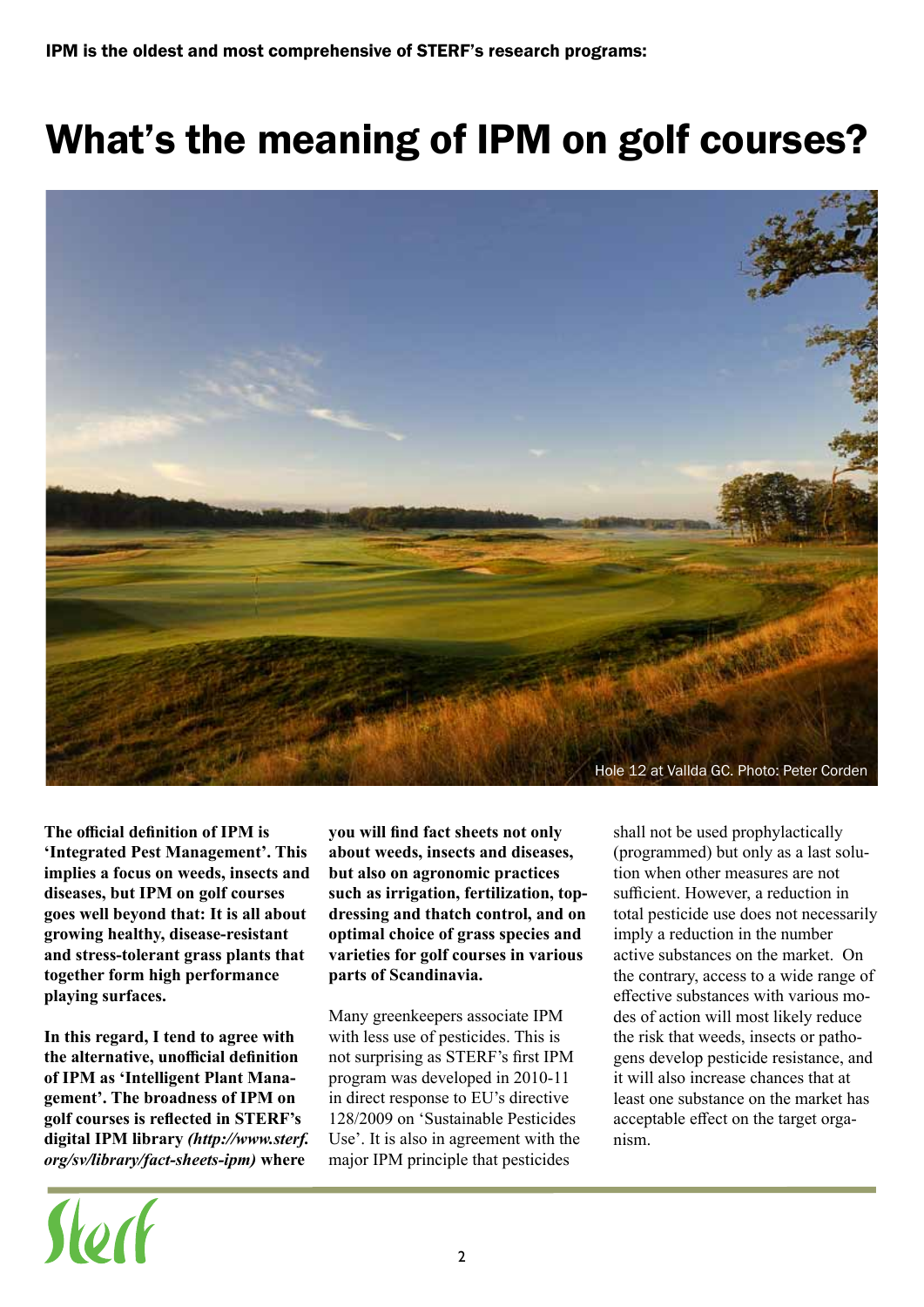STERF has, in its revised IPM program for 2016-2021, identified three categories of IPM projects:

1. Breeding, evaluation and management of turfgrass species and –varieties that are (i) competitive against weeds, (ii) have a minimum level of resistance to the most common and harmful insects and pathogens on Nordic golf courses, and (iii) tolerate stresses such as shade, drought, heat and ice encasement etc.

- 2. Identification, biology and proliferation of harmful organisms.
- 3. Safe and more efficient use of chemical and alternative pesticides.

The purpose of this article is to show some examples of on-going and possible new STERF-projects within each of the three categories. Knowledge gaps identified in the IPM program are important for turfarss scientists, advisors and practitioners who consider submitting an application at STERF's next call for proposals in 2019.



## Category 1: Breeding, evaluation and management of weed-competitive, disease-resistant and stress tolerant turfgrass species and varieties

STERF's most important project for evaluation of turfgrass germplasm is SCANGREEN which started in 2003 and is now into its fourth test round. This project is the basis for the recommended variety lists at *www.scanturf.org* and *www.sterf.org*  showing characters such as overall impression (turf quality), tiller density, color, winter hardiness and turfgrass growth rate. From these lists you will

also, depending on species, be able to rank varieties for susceptibility to microdochium patch (*Microdochium nivale*), red thread (*Laetisaria fuciformis*), take-all patch (*Gaeumannuomyces graminis*) and rust (*Puccinia* sp.) during the growing season, and to pink snow mold (*Microdochium nivale*),an gray snow mold (*Typhula incarnata*) during the winter.

Unlike most other variety testing programs, SCANGREEN is also open for testing of turfgrass mixtures and blends. In the ongoing round, we have, for example, included the mixtures red fescue (*Festuca rubra*) + creeping bentgrass (*Agrostis stolonifera*) and red fescue + velvet bentgrass (*Agrostis canina*) in comparison with the more commonly used red fescue + colonial bentgrass (*Agrostis capillaris*).

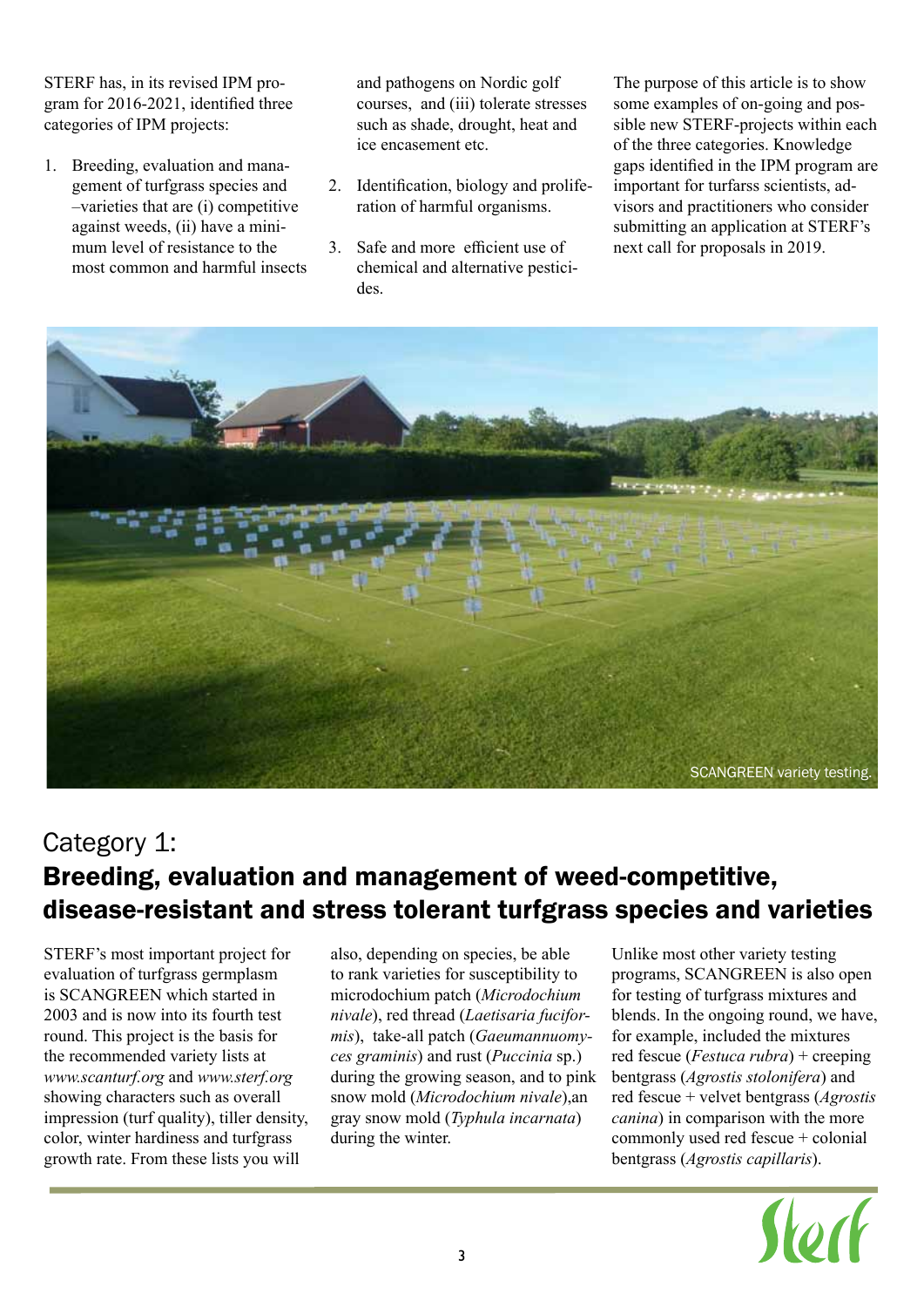

We also compare rough bluegrass (*Poa trivialis*) or perennial ryegrass (*Lolium perenne*) as possible nurse grasses when establishing new creeping bentgras greens or reseeding creeping bentgass greens after winter damage. Since it started in 2003, preliminary results from SC-ANGREEN have somtimes triggered more in-depth research into species that might have an unexploited potential on Nordic golf courses, such as red fescue (project 'Fescue Green') and velvet bentgrass (project 'Velvet Green').

Since its first project on demanddriven fertilization around 2005, many STERF projects have looked into optimal nitrogen (N) rates and distributions during the growing season to various grass species. Here, there is often be a conflict between IPM interests, as grass competition against dandelions (*Taraxacum officinale*), plantains (*Plantago* sp.) and white clover (*Trifolium repens*) require

Stock

higher N rates than what is optimal to avoid microdochium patch or thatch accumulation. Om the other hand, low-N-diseases such as anthracnose (*Colletotrichum graminicola*), red thread, dollar spot (*Clarireedia* sp.) and take all patch are usually easier to control with enhanced N inputs. In the ongoing project Sustainable Phosphorus Nutrition (SUSPHOS), the focus had been shifted from nitrogen to phosphorus (P), which a key element when it comes to leakage and surface runoff from golf courses to surface water and ground water. P is the element of which the world's mineral resources are most limited, and eutrophication, i.e. the growth of algae in dams and lakes, is often an indication of excessive fertilization with this element.

Another area also included in this category is the search for stronger and healthier plants using biostimulants. Many of STERFs industrial partners have interesting products that contain

micronutrients, humic acids or sea weed extracts. STERF has already started testing the effect of some of these products on microdochium patch, and more projects are likely to follow during the program period. Sillicon (Si) is another element that may well deserved some more attention when it comes to disease resistance.

Most STERF projects so far have considered annual bluegrass (*Poa annua*) as a foe and focused on how to get rid of this species on greens, tees and fairways. It is, however, a fact that almost half of the about one thousand golf courses in the Nordic countries have greenkeepers who have decided to consider annual bluegrass as a friend and make the best out of this highly adaptive grass species on their playing surfaces. For this reason, STERF's IPM-program for 2016- 2021 mentions specifically the need for more research into optimal management of Poa greens with less use of use for pesticides.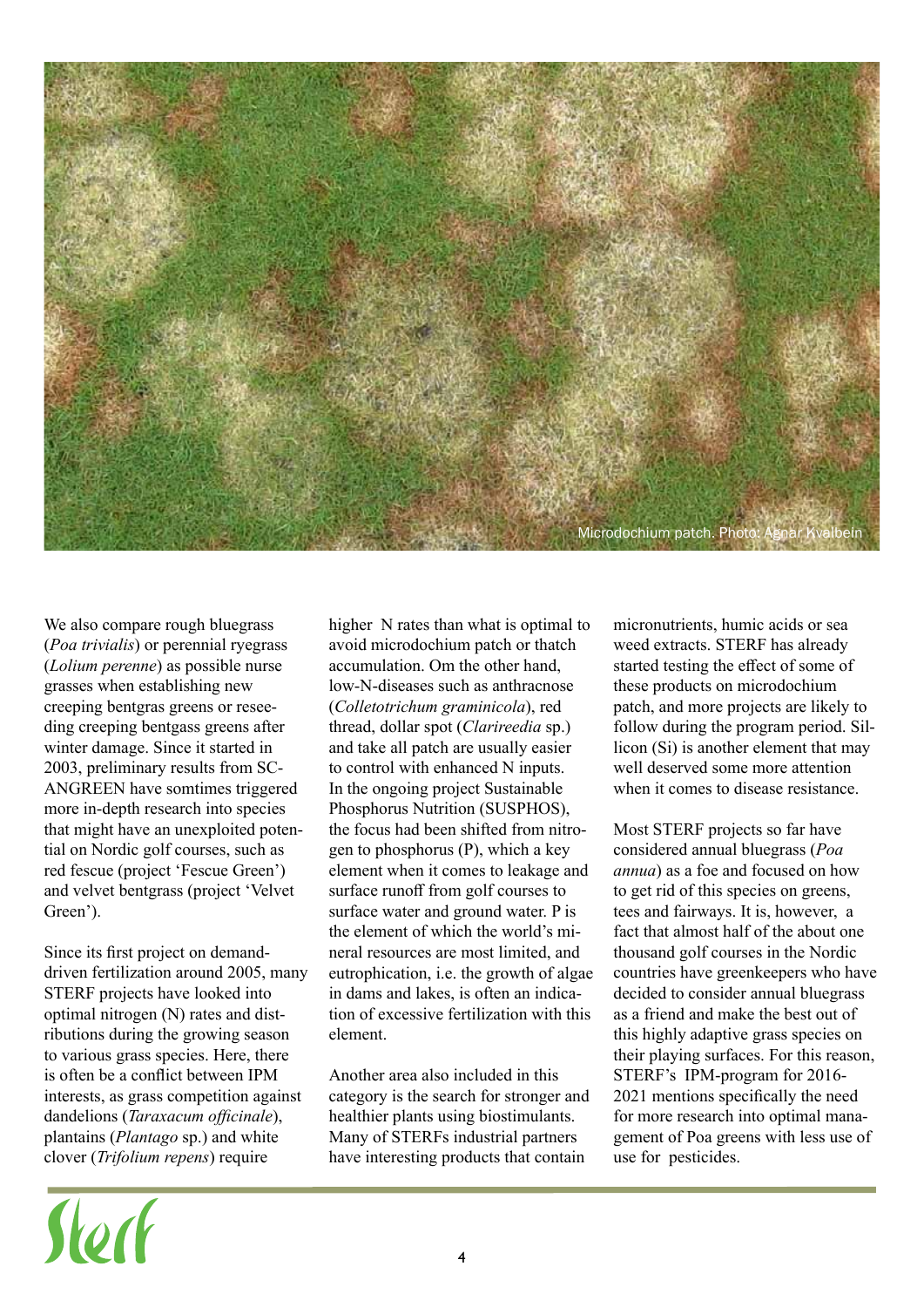## Category 2: Identification, biology and proliferation of weeds, insect pests and diseases



Early and accurate identification is always a prerequisite for successful control of harmful organisms. Several laboratories, including Botaniska Analysgruppen (Marina Usoltseva) in Sweden, Asbjørn Nyholt ApS (Karin Normann) in Denmark, and NIBIO Turfgrass Diagnostic Lab. (Tatsiana Espevig) in Norway offer diagnostic services and recommendations for

insect and disease control. These laboratories also collaborate on identification and control of dollar spot, which is currently the largest STERF project in this category. Important topics here are susceptibility of different grass species and varieties to contrasting isolates of dollar spot from the Nordic countries, UK and USA, and the effect on dollar spot of maintenance practices such as N fertilization and regular rolling of the putting greens. Although not a STERF project, the Danish Golf Union has also initiated trials investigating the efficacy of fungicides that are already on the Danish market against the type of dollar spot occurring on Nordic golf courses.

Golf is a sport by which not only top athletes, but also average players, often travel to countries further south to play the game. An important question is to what extent this golf tourism poses a risk for spreading harmful organisms on golf shoes, golf clubs etc. The question has relevance for insect pests and pathogens, but also for invasive weeds which are likely to take foothold in countries further north due to climate change. This is an area that national authorities should keep a close eye on, and joint proposals dealing with phytosanitary requirements and measures to prevent negative side-effects of golf tourism are therefore likely to have a high priority at STERF's next allocation of research grants.

By far,the biggest consumption of pesticides on golf courses is herbicides. In order to control dandelions, plantains, daisies (*Bellis perennis*) and other broadleaved weeds using mechanical or thermal means, sometimes combined with a minimum of targeted herbicide applications, more knowledge is needed about the biology of these species when exposed to a frequent cutting regime. Most of the typical lawn weeds show both plasticity and genetic adaptation, and their biology and weak points may well be different from that earlier documented in grasslands with only two or three cuts per year.